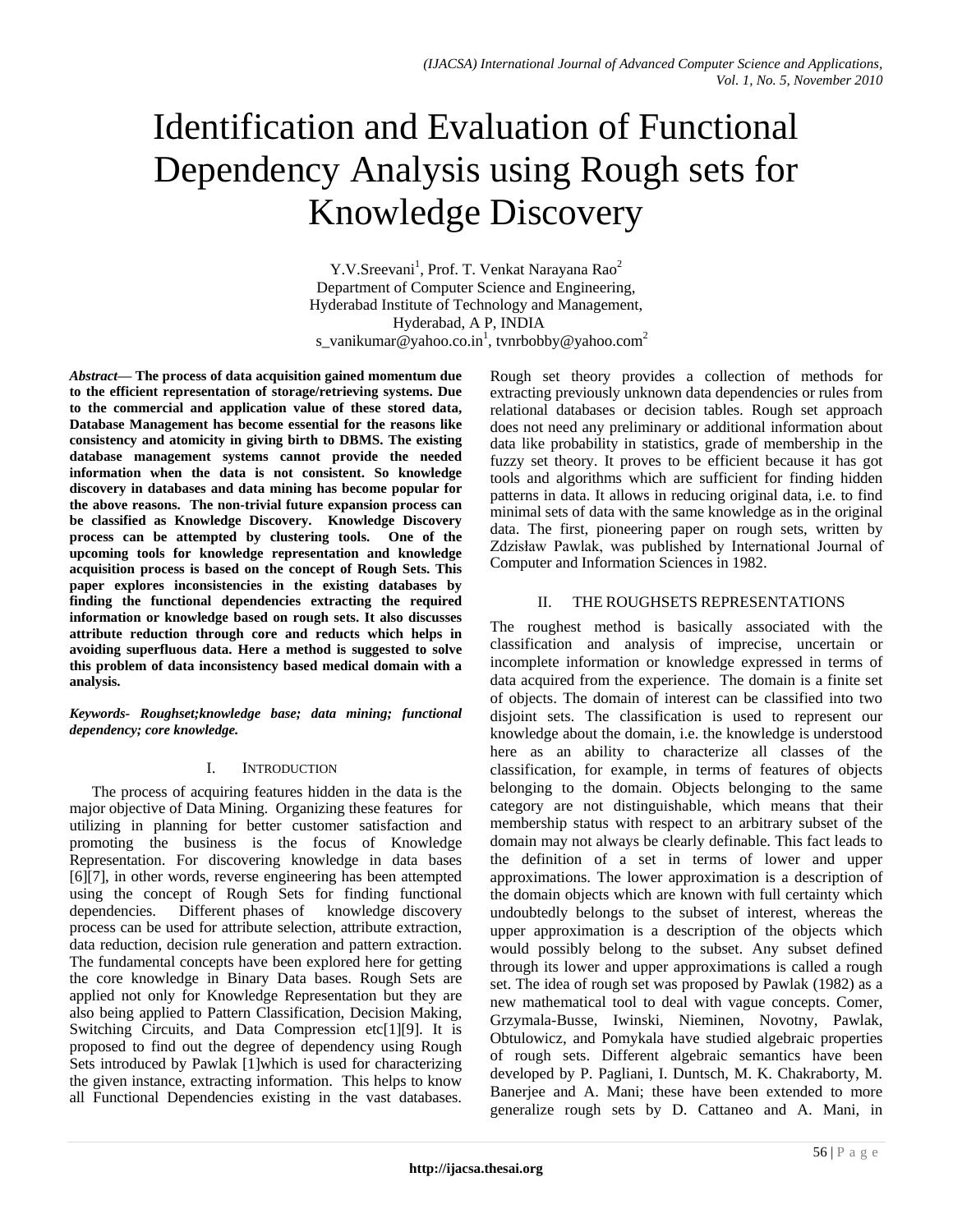particular. Rough sets can be used to represent [ambiguity,](http://en.wikipedia.org/wiki/Ambiguity) [vagueness](http://en.wikipedia.org/wiki/Vagueness) and general [uncertainty.](http://en.wikipedia.org/wiki/Uncertainty)

#### *A. Knowledge Base*

Let us consider a finite set  $U\neq\emptyset$  (the universe) of objects under question, and R is a family of equivalence relations over U. Any subset  $Q \subseteq U$  of the universe will be called a concept or a category in U and any family of concepts in U will be referred to as abstract knowledge (or in short knowledge) about U. A family of classifications over U will be called a knowledge base K over U. To this end we can understand knowledge base as a relational system  $K = (U, R)$ , where  $U\neq\emptyset$  is a finite set called the universe, and R is a family of equivalence relations over U. If E is an equivalence relation over U, then by E/R we mean the family of all equivalence classes of R (or classification of U) referred to as categories or concepts of R and  $[Q]_R$  denotes a category in R containing an element q  $\in$  U. and If  $P \subseteq R$  and  $P \neq \emptyset$ , then  $\cap$  P (intersection of all equivalence relations belonging to P) is also an equivalence relation, and will be denoted by IND(P), and will be called an indiscernibility relation over P.

Therefore  $[Q]_{IND(P)} = \cap [Q]_R$ .

# *B. The Concept of Rough Sets*

Let there be a relational system  $K = (U, R)$ , where  $U \neq \emptyset$  is a finite set called the universe, and **R** is a family of equivalence relations over **U**. Let  $Q \subset U$  and R be an equivalence relation [1]. We will say that Q is R-definable  $[12][1]$ , if Q can be expressed as the union of some R-basic categories, otherwise Q is R-undefinable. The R-definable sets are called as R-exact sets some categories (subsets of objects) cannot be expressed exactly by employing available knowledge. Hence we arrive at the idea of approximation of a set by other sets. Let  $Q \subseteq U$  and equivalence relation RЄ IND(K) we associate two subsets i.e.  $R_{LQ} = U\{Y \in U/R : Y \subseteq Q\}$  and

 $R^{UQ} = U \{ Y \in U/R : Y \cap Q \neq \emptyset \}$  called the  $R^{UQ}$  – UPPER and  $R_{LO}$  -LOWER approximation of Q respectively[1][4].

From the above we shall also get the following denotations i.e.

 $POS<sub>R</sub>(Q)$  =  $R<sub>LQ</sub>$ , R-positive region of Q.

 $NEG_{R}(Q)=U-R^{UQ}, R-negative region of Q.$ 

 $BN_R(Q) = R_{LO} - R^{UQ}$ , R-borderline region of Q.

The positive region  $POS_R(Q)$  or the lower approximation of Q is the collection of those objects which can be classified with full certainty as members of the set Q, using Knowledge R.

In addition to the above we can define following terms-Rpositive region of  $Q, POS_R(Q)=R_{LO}$ .

Let  $X \subseteq U$ , Where X is a subset of objects chosen from U and P and Q be the equivalence relations over U, then R-positive region of Q is  $POS_P(Q) = \bigcup x \in u /_Q P_{LX}$ 

The P-positive region of Q is the set of all objects of the universe U which can be properly classified to classes of **U**/Q employing knowledge expressed by the classification **U**/P.

In the discovery of knowledge from huge databases we have to find the degree of dependency. This is used for characterizing the given instance, extracting information and which helps to know all the functional dependencies. Intuitively, a set of attributes Q depends totally on a set of attributes P, denoted P  $\rightarrow Q$ , if the values of attributes from P uniquely determine the values of attributes from Q. In other words, Q depends totally on P, if there exists a functional dependency between values of P and O.  $POS_{P}(O) = \cup x \in u/\Omega$ PLX called a positive region of the partition U/Q with respect to P, is the set of all elements of U that can be uniquely classified to blocks of the partition U/Q, by means of P. The degree of dependency between P and Q where  $P,Q \subset \mathbb{R}$  is defined as follows.

If P and Q be a set of the equivalence relations over U,

Then the set of attributes of Q depends in a degree k ( $0 \le k \le$ 1), from P denoted by  $P \rightarrow Q$ ,

If  $k = \gamma_P(Q) = \text{Card } POS_P(Q)/C$  ard **U.** 

Where card denotes cardinality of the Set and the symbol  $\gamma$ is used to specify POS that is positive region.

If  $k=1$ , we will say that Q totally depends from P.

If  $O < k < 1$ , we say that Q partially depends from P.

If k=0, we say that Q is totally independent from P.

If  $k = 1$  we say that O depends totally on P, and if  $k < 1$ , we say that Q depends partially (to degree k) on P.

If  $k = 0$  then the positive region of the partition U/Q with respect to P is empty.

The coefficient k expresses the ratio of all elements of the universe, which can be properly classified to blocks of the partition U/Q, employing attributes P and will be called the degree of the dependency. Q is totally (partially) dependent on P, if all (some) elements of the universe U can be uniquely classified to blocks of the partition U/Q, employing P. If the positive region is more then ,there exists a larger dependency between P and Q. This can be used to find the dependency between attribute sets in databases.

The above described ideas can also be interpreted as an ability to classify objects. more clearly, if k=1, then all elements of the knowledge base can be classified to elementary categories of U/Q by using knowledge P. If k≠1, only those elements of the universe which belong to the positive region can be classified to categories of knowledge Q, employing knowledge P. In particular if  $k=0$ , none of the elements of the universe can be classified using P and to elementary categories of knowledge Q.

More presicely, from the definition of dependency follows, that if, then the positive region of partition U/Q induced by Q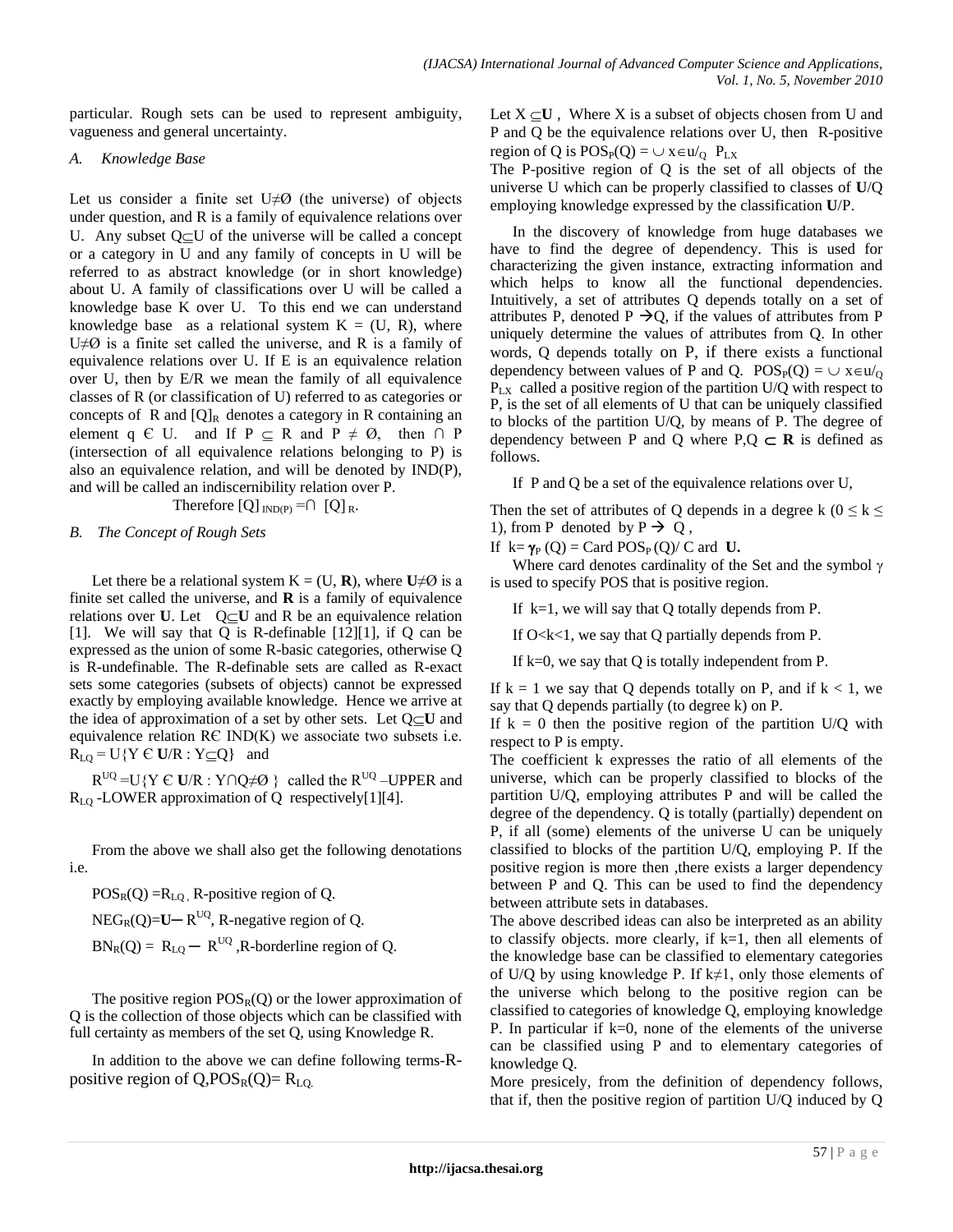covers k\*100 percent of all objects in the knowledge base. On the other hand, only those objects belonging to positive region of the partition can be uniquely classified. This means that k\*100 percent of objects can be classified into block of partition U/Q employing P. If we restrict the set of objects in the knowledge base  $POS_{P}(Q)$ , we would obtain the knowledge base in which  $P\rightarrow Q$  is a total dependency.

# *C. Indiscernibility*

The notion of indiscernibility is fundamental to rough set theory. Informally, two objects are indiscernible if one object cannot be distinguished from the other on the basis of a given set of attributes. Hence, indiscernibility is a function of the set of attributes under consideration. An indiscernibility relation partitions the set of facts related to a set of objects into a number of equivalence classes . An equivalence class of a particular object is simply the collection of those objects that are indiscernible to the object in question[8] [13]. It is often possible that some of the attributes or some of the attribute values are superfluous. This enables us to discard functionally redundant information. A reduct is defined as a minimal set of attributes that preserves the meaning of indiscernibility relation [9][10] computed on the basis of the full set of attributes. Preserving the indiscernibility preserves the equivalence classes and hence it provide us the ability to form approximations. In practical terms, reducts help us to construct smaller and simpler models, and provide us an idea on the decision-making process [6],[7]. Typically, a decision table may have many reducts. However, there are extended theories to rough sets where some of the requirements are lifted. Such extensions can handle missing values and deal with hierarchies among attribute values. . In the following, for the sake of simplicity, it will be assumed that none of the attribute values are missing in data table so as to make it easy to find the dependencies.

#### *D. Reduct and core Pertaining to Condition Attributes*

Reduct and core of condition attributes helps in removing of superfluous partitions (equivalence relations) or/and superfluous basic categories in the knowledge base in such a way that the set of elementary categories in the knowledge base is preserved. this procedure enables us to eliminate all unnecessary knowledge from the knowledge base and preserving only that part of the knowledge which is really useful[13][14].

This concept can be formulated by the following example as follows.

Let  $F = \{X_1, X_N\}$  is a family of sets choosen from **U** such that  $X_i \subseteq U$ .

We say that  $X_i$  is dispensable in F,if  $\bigcap (F-\{X_i\}) = \bigcap F$ .

The family F is independent if all of its components are indispensible in F; otherwise F is dependent.

The family  $H \subset F$  is a reduct of F, if H is independent and  $\cap H = \cap F$ .

The family of all indispensable sets in F will be called as the core of F, denoted by CORE(F).

From the above theory available in Rough Sets proposed by Pawlak.Z(1995) [1] the following definition can be derived where  $CORE(F) = \bigcap RED(F)$  and  $RED(F)$  is the family of all reducts of F.

For example Consider family  $\mathbf{R} = \{P, Q, R\}$  of equivalence relations having the following equivalence classes :

 $U/P = \{\{x_1, x_3, x_4, x_5, x_6, x_7\}, \{x_2, x_8\}\}\$ 

 $U/Q = \{\{x_1, x_3, x_4, x_5\}, \{x_2, x_6, x_7, x_8\}\}\$ 

 $U/R = \{\{x_1, x_5, x_6\}, \{x_2, x_7, x_8\}, \{x_3, x_4\}\}\$ 

The family **R** induces classification

U/IND (**R**) = {{ $x_1, x_5$ } { $x_3, x_4$ }, { $x_2, x_8$ } { $x_6$ }, { $x_7$ }}

Moreover, assume that the equivalence relation S is given with the equivalence classes U/S = { $\{x_1, x_5, x_6\}$ ,  $\{x_3, x_4\}$ ,  $\{x_2, x_7\}$ ,  $\{x_8\}\}\.$  The positive region of S with respect to R is the union of all equivalence classes of U/IND(**R**) which are included in some equivalence classes of U/S, i.e. the set  $POS_R(S) = \{x_1x_3\}$  $, X_4, X_5, X_6, X_7\}.$ 

In order to compute the core and reducts of **R** with respect to S, we have first to find out whether the family **R** is Sdependent or not. According to definitions given in this section, we have to compute first whether P, Q and R are dispensable or not with respect to S (S-dispensable).

Removing P we get U/IND(R-{P}) = {{x1, x 5} {x3, x4}, {x} 2, x7, x 8} {x 6}}

Because,  $POS(R - {P})(S) = {x1, x3, x4, x5, x6} \neq POS<sub>R</sub>(S)$ the P is S-indispensable in **R.**

Dropping Q from **R** we get U/IND(**R**-{Q}) = {{ $x_1, x_5, x_6$ },  $\{x_3, x_4\}, \{x_2, x_8\}, \{x_7\}\}\$ , which yields the positive region  $POS_{(R-\{Q\}}(S) = \{x_1, x_3, x_4, x_5, x_6, x_7\} = POS_{R}(S)$ 

Hence Q is S-dispensable in **R**. Finally omitting R in **R** we obtain U/IND( $\mathbf{R}$ -{R}) = {{x<sub>1,</sub> x<sub>3</sub>, x<sub>4</sub>, x <sub>5</sub>}, {x<sub>2</sub>, x<sub>8</sub>}, {x<sub>6</sub>, x<sub>7</sub>}} and the positive region is :  $POS_{(\mathbf{R}-(\mathbf{R}))}(S) = \emptyset \neq POS_{\mathbf{R}}(S)$ , which means that R is S-indispensable in **R**.

Thus the S-core of **R** is the set {P,R}, which is also the Sreduct of **R.**

#### III. PROPOSED METHOD

To find the dependency between any subset of attributes using rough sets we are using a decision table based on certain factors and circumstances related to the knowledge base or the domain we choose. Due to the inconsistent nature of the data [11], certain data values in the data table may be conflicting. Here, a method is suggested to solve this problem of data inconsistency based on the approach inspired by rough set theory by Pawlak.Z.(1995)[1]. Generate the powerset of condition attributes for each element in the powerset :

- Find the equivalence classes.
- Associate a decision attribute.
- Find the degree of dependency.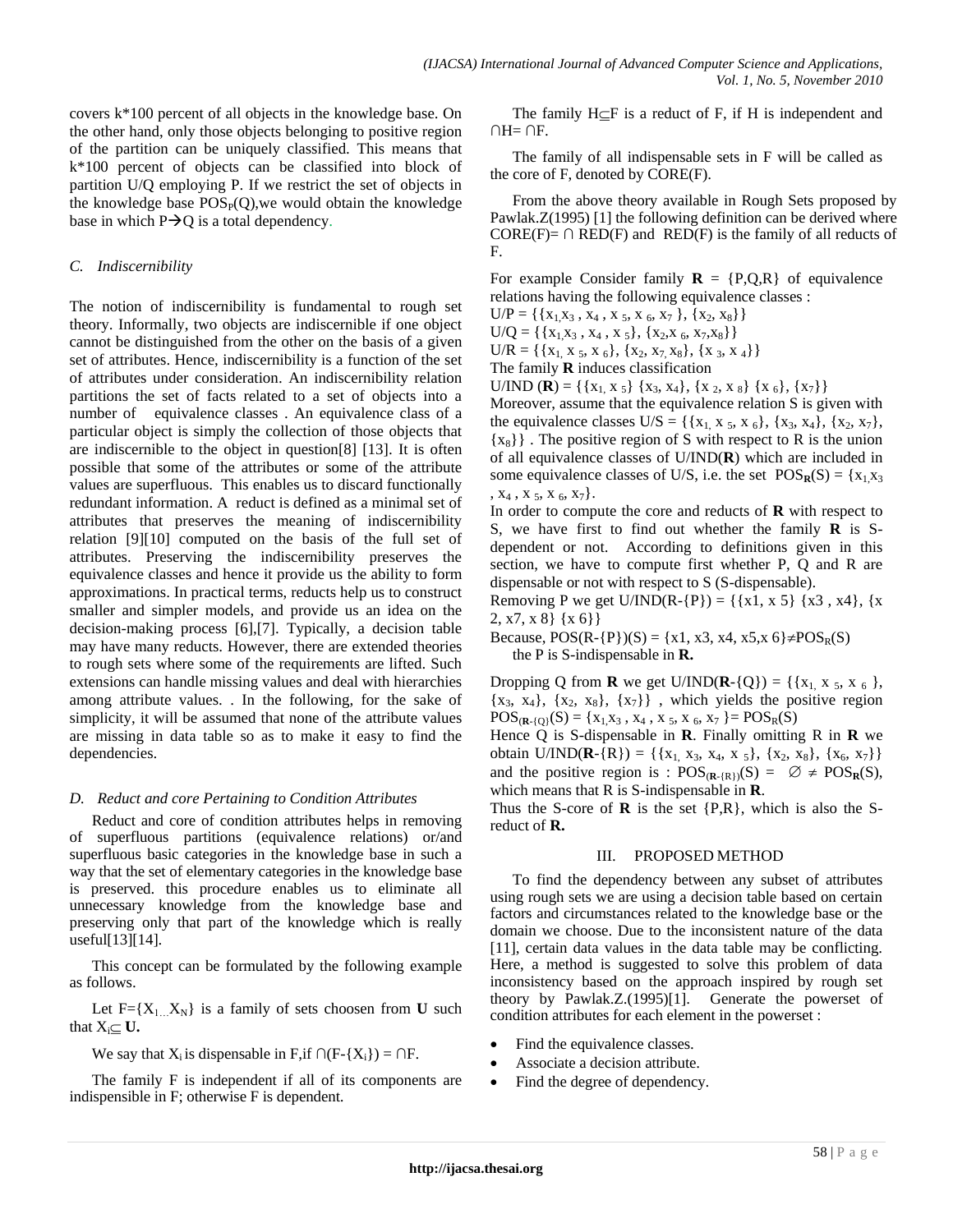- Find the inconsistent objects where the attribute values of the decision attributes are different, even though the attribute values of condition attributes are same.
- Calculate the degree of dependency k. Display those objects whose degree of dependency lies between 0 and 1.Display the inconsistent objects set.
- End for
- End.

#### IV. CREATION OF DECISION TABLE FOR KNOWLEDGE DISCOVERY

Let there be a set X of interest and is unknown and we have only some information about it. Assuming some sets which are disjoint with  $X$  and some sets included in  $X$  so as to build good approximations to  $X$  and use them to reason out on  $X$ . In this paper we are considering an example of a group of individuals (Table 1) who are at a risk of influenza (Zdzislaw Pawlak,1995)[1].

TABLE I. Patient information table

|                | temp   | cough   | head<br>ache | muscle<br>$\_pain$ | influenza |
|----------------|--------|---------|--------------|--------------------|-----------|
| $p_1$          | normal | present | present      | present            | present   |
| p <sub>2</sub> | normal | present | absent       | absent             | present   |
| $p_3$          | medium | present | absent       | absent             | absent    |
| $p_4$          | medium | absent  | present      | present            | present   |
| p <sub>5</sub> | medium | absent  | present      | present            | absent    |
| $p_6$          | high   | present | present      | present            | present   |
| $p_7$          | high   | absent  | present      | present            | present   |
| $p_8$          | high   | absent  | present      | present            | absent    |
| p <sub>9</sub> | high   | absent  | absent       | absent             | absent    |

 $F_1$ ----temp (normal, 0) (medium, 1) (high, 2)

 $F_2$ ---- cough (present, 1) (absent, 2)

F3----head\_ ache (present, 1)(absent, 2)

F4-----muscle\_ pain (present, 1) (absent, 2)

 $F_{5}$ ----influenza (present, 1) (absent, 2)

# V. DECISION RULES

A decision rule [1],[5] is defined to be a logical expression in the form .IF (condition …) then (decision…), where in the condition is a set of elementary conditions connected by "and" and the decision is a set of possible outcomes/actions connected by "or". The above mentioned decision rule can be interpreted within the rough set framework and the If- thenpart of the rule lists more than one possible outcome, that can be interpreted as describing one or more cases[8] . The Ifthen-part of the rule lists a single action Yes (or No.), that can be interpreted for describing one or more cases that lie in either the inside (or the outside) region of the approximation [14]. A set of decision rules forms the decision algorithm. Based on the above theory we consider the physical conditions related to nine patients (Table 1 and Table II) and their corresponding characteristic attribute values are used to derive the following rules which in turn help in building the decision table more rational.

- Rule 1: if (temp=normal and cough=present and head ache=present and muscle pain=present) then (Influenza=present) .
- Rule 2:if (temp=normal and cough=present and head ache=absent and muscle pain=absent) then (Influenza=present) .
- Rule 3:if(temp=medium and cough=present and head ache=absent and muscle pain=absent) then (Influenza=absent) .
- Rule 4:if (temp=medium and cough=absent and head ache=present and muscle pain=present) then (Influenza=present) .
- Rule 5:if (temp=medium and cough=absent and head ache=present and muscle pain=present) then (Influenza=absent) .
- Rule 6:if (temp=highand cough=present and head\_ache=present and muscle\_pain=present) then (Influenza=present) .
- Rule 7: if(temp=high and cough=absent and head\_ache= present and muscle\_pain= present) then (Influenza=present).
- Rule 8: if(temp= high and cough= absent and head ache = present and muscle pain = present) then (Influenza= absent) .
- Rule 9:if(temp= high and cough= absent and head ache= absent and muscle pain= absent) then (Influenza= absent).

Using the above rules we can construct a decision table (Table I.) for nine different patients having different characteristics who are at a risk of influenza. The columns are labeled by factors or circumstances that reflect the physical condition of the patient in terms of set of condition attributes and decision attributes. The rows are labeled by objects where in each row represents a piece of information about the corresponding to each patient. Once the relation/table is created it is possible to find all the functional dependencies (Table III. ) which would be useful for decision support systems as well as knowledge building/rule generation.

TABLE II. Decision Table

| U              | <b>Condition</b> attributes |                |                             |                | Decision<br>attribute |  |
|----------------|-----------------------------|----------------|-----------------------------|----------------|-----------------------|--|
|                | $F_I$                       | F <sub>2</sub> | $F_3$                       | $F_{4}$        | $F_5$                 |  |
| $p_1$          | ∩                           |                |                             |                |                       |  |
| $p_2$          | 0                           |                | $\overline{c}$              | 2              |                       |  |
| p <sub>3</sub> |                             |                | 2                           | $\overline{c}$ | $\overline{c}$        |  |
| $p_4$          |                             | 2              |                             |                |                       |  |
| p <sub>5</sub> |                             | 2              |                             |                | $\overline{c}$        |  |
| p <sub>6</sub> | $\overline{c}$              |                |                             |                |                       |  |
| $p_7$          | $\overline{c}$              | 2              |                             |                |                       |  |
| $p_8$          | $\overline{c}$              | $\overline{c}$ |                             |                | $\overline{c}$        |  |
| p <sub>9</sub> | $\overline{c}$              | $\overline{c}$ | $\mathcal{D}_{\mathcal{L}}$ | $\overline{c}$ | $\overline{c}$        |  |

The power set generated for the above condition attributes are:  ${F_1}, {F_2}, {F_3}, {F_4}$ 

 ${F_1,F_2}, {F_1,F_3}, {F_1,F_4}, {F_2,F_3}, {F_2,F_4}, {F_3,F_4}$  ${F_1F_2F_3}, {F_1F_3F_4}, {F_2F_3F_4}, {F_1F_2F_3F_4}.$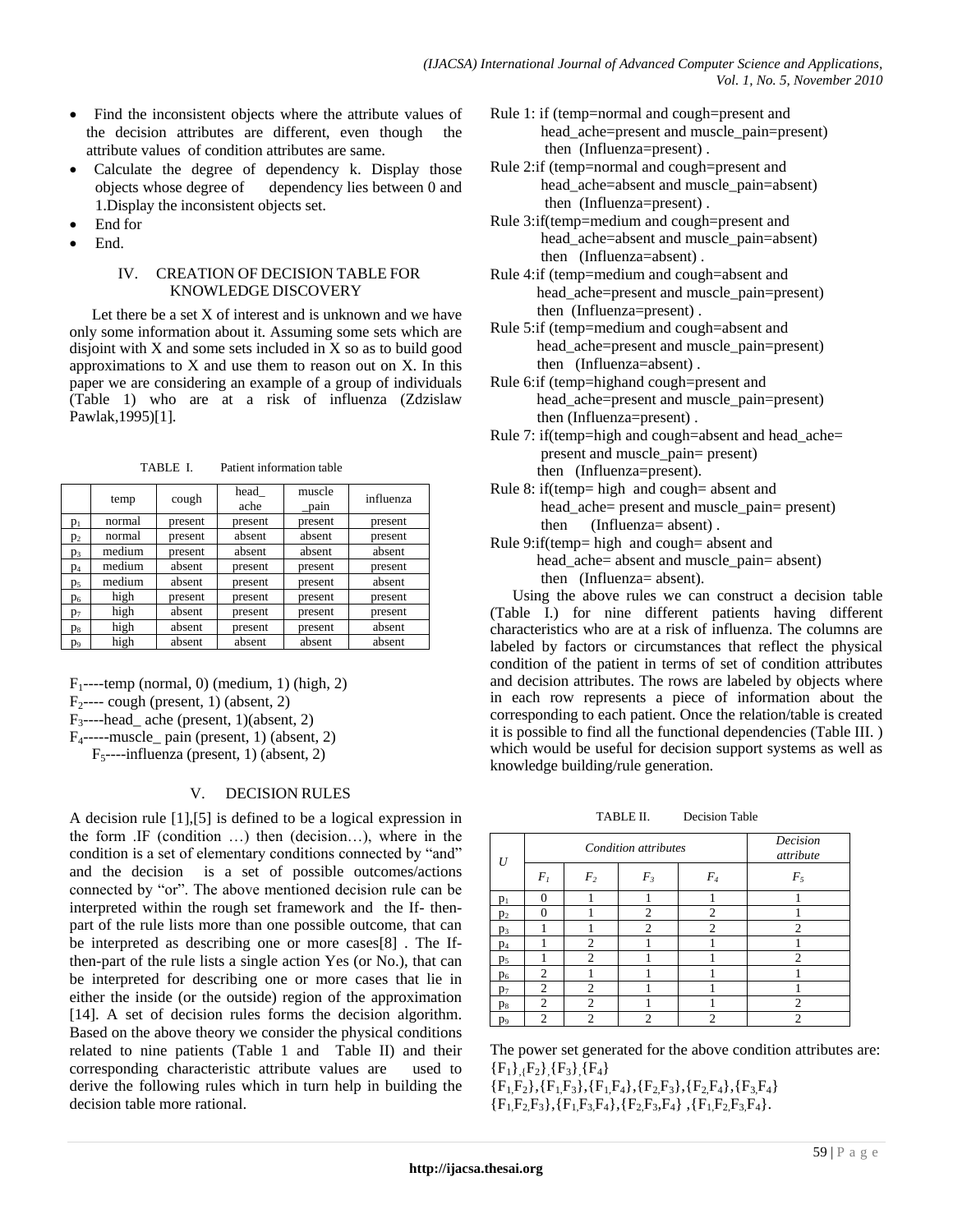Using the power set we can generate various attribute sets for which functional dependencies are to be identified i.e. from the above table.

The equivalence classes for each element for the powerset are generated as below.

 $U/F_{1}={ \P{P_1,P_2}, {P_3,P_4,P_5}, {P_6,P_7,P_8,P_9}\}$  $U/F_2 = {\{P_1, P_2, P_3, P_6\}, \{P_4, P_5, P_7, P_8, P_9\}}$  $U/F_3 = \{ {P_1, P_4, P_5, P_6, P_7, P_8}, {P_2, P_3, P_9} \}$  $U/F_{4}$  { {  $P_1$ ,  $P_4P_5$ ,  $P_6$ ,  $P_7P_8$ }, {  $P_2$ ,  $P_3P_9$ } }etc. The equivalence classes for decision attribute are:  $U/F_{5}={ \{P_1,P_2,P_4,P_6,P_7\}, \{P_3,P_5P_8P_9\}.}$ 

By applying the theory of rough sets , The equivalence classes generated between every element of powerset and the decision attribute  $F_5$  are :

 $F_1 \rightarrow F_5$  $F_1 = \{ {P_1, P_2}, {P_3, P_4, P_5}, {P_6, P_7, P_8, P_9} \}$  $F_5$ = {{P<sub>1</sub>, P<sub>2</sub>, P<sub>4</sub>, P<sub>6</sub>, P<sub>7</sub>}, {P<sub>3</sub>, P<sub>5</sub>, P<sub>8</sub>, P<sub>9</sub>}}.  $POS_{F1}(F5) = {P_1, P_2}, k = \gamma_{F1}(F5) = 2/9.$  $F_2 \rightarrow F_5$  $F_2 = \{ { \{ P_1, P_2, P_3, P_6 \}, \{ P_4, P_5, P_7, P_8, P_9 \} }$ .  $F_5 = {\{P_1, P_2, P_4, P_6, P_7\}, \{P_3, P_5, P_8, P_9\}}.$  $POS_{F2}(F5) = \{0\}$ ,  $k = \gamma_{F2}(F5) = 0/9$ .  $F_3 \rightarrow F_5$  $F_3 = \{ { \{ P_1, P_4, P_5, P_6, P_7, P_8 \}, { P_2, P_3, P_9 \} }$  $F_5$  = {{P<sub>1</sub>, P<sub>2</sub>, P<sub>4</sub>, P<sub>6</sub>, P<sub>7</sub>}, { P<sub>3,</sub> P<sub>5</sub>, P<sub>8</sub>, P<sub>9</sub>}}.  $POS_{F3}(F5) = \{0\}$ , k= $\gamma_{F3}(F5) = 0/9$ .  $F_4 \rightarrow F_5$ ,  $F_4 = \{ P_1, P_4, P_5, P_6, P_7, P_8 \}, \{ P_2, P_3, P_9 \}$  $F_5 = {P_1, P_2, P_4, P_6, P_7}, {P_3, P_5, P_8, P_9}, POS_{F4}(F5) = {0}.$  $k = \gamma_{F4} (F5) = 0/9$ .  $F_1F_2 \rightarrow F5$  $F_1F_2 = \{\{P_1, P_2\}, \{P_3\}, \{P_4, P_5\}, \{P_6\}, \{P_7, P_8, P_9\}\}\$  $F_5 = \{ \{P_1, P_2, P_4, P_6, P_7\}, \{ P_3, P_5, P_8, P_9\} \}.$ POS  $_{\text{FIF2}}$  (F5) =  $_{\text{=}}$ {P<sub>1</sub>,P<sub>2</sub>, P<sub>6</sub>, P<sub>3</sub>}. k=  $\gamma$ <sub>F1F2</sub> (F5) = 4/9.

 $F_1F_3 \rightarrow F5$ ,  $F_1F=\{\{P_1\}, \{P_2\}, \{P_3\}, \{P_4P_5\}, \{P_6, P_7, P_8\}, \{P_9\}\}\$  $F_5 = \{P_1, P_2, P_4, P_6, P_7\}, \{P_3, P_5, P_8, P_9\}.$ POS  $_{\text{F1F3}}$  (F5) = {P<sub>1</sub>, P<sub>2</sub>, P<sub>3</sub>, P<sub>9</sub>}, k=  $\gamma$ <sub>F1F3</sub> (F5) = 4/9.  $F_1F_4 \rightarrow F5$  $F_1F_4 = \{ {P_1}, {P_2}, {P_3}, {P_4P_5}, {P_6, P_7, P_8}, {P_9} \}$  $F_5$  = {{P<sub>1</sub>, P<sub>2</sub>, P<sub>4</sub>, P<sub>6</sub>, P<sub>7</sub>}, { P<sub>3</sub>, P<sub>5</sub>, P<sub>8</sub>, P<sub>9</sub>}}. POS  $_{\text{FIF4}}$  (F5) = {P<sub>1</sub>, P<sub>2</sub>, P<sub>3</sub>, P<sub>9</sub>}. k=  $\gamma$ <sub>F1F4</sub> (F5) = 4/9.  $F_2F_3 \rightarrow F5$  $F_2F_3 = \{\{P_1, P_6\}, \{P_2, P_3\}, \{P_4P_5, P_7, P_8\}, \{P_9\}\}\$  $F_5 = \{ \{P_1, P_2, P_4, P_6, P_7\}, \{ P_3, P_5, P_8, P_9\} \}.$ POS  $_{F2F3}$  (F5) = {P<sub>1</sub>, P<sub>6</sub>, P<sub>9</sub>}. k=  $\gamma$   $_{F2F3}$  (F5) = 3/9.  $F_2F_4 \rightarrow F5$  $F_2F_4 = \{ {P_1, P_6}, {P_2, P_3}, {P_4, P_5, P_7, P_8}, {P_9}.\}$  $F_5$  = {{P<sub>1</sub>, P<sub>2</sub>, P<sub>4</sub>, P<sub>6</sub>, P<sub>7</sub>}, { P<sub>3</sub>, P<sub>5</sub>, P<sub>8</sub>, P<sub>9</sub>}}. POS  $_{F2F4}$  (F5) = {P<sub>1</sub>, P<sub>6</sub>, P<sub>9</sub>}. k=  $\gamma$ <sub>F2F4</sub> (F5) = 3/9.  $F_3F_4 \rightarrow F5$  $F_3F_4=\{\{P1,P_4,P_5,P_6,P_7,P_8\},\{P_2,P_3,P_9\}\}.$  $F_5 = \{ {P_1, P_2, P_4, P_6, P_7}, {P_3, P_5, P_8, P_9} \}.$ POS  $_{F3F4}$  (F5) = {0}.  $k = \gamma_{F2F4} (F5) = 0/9.$ 

 $F_1F_2F_3 \rightarrow F_5$  $F_1F_2F_3 = {\{P_1\}, \{P_2\}, \{P_3\}, \{P_4P_5\}, \{P_6\}, \{P_7P_8\}, \{P_9\}}.$  $F_5 = \{ \{P_1, P_2, P_4, P_6, P_7\}, \{ P_3, P_5, P_8, P_9\} \}.$ POS  $_{\text{F1F2F3}}$  (F5) = {P<sub>1</sub>, P<sub>2</sub>, P<sub>6</sub>, P<sub>3</sub>, P<sub>9</sub>}. k=  $\gamma$   $_{\text{F1F2F3}}$  $(F5) = 5/9.$  $F_2F_3F_4 \rightarrow F_5$  $F_2F_3F_4 = \{\{P_1, P_6\}, \{P_2, P_3\}, \{P_4, P_5, P_7, P_8\}, \{P_9\}\}.$  $F_5$  = {{P<sub>1</sub>, P<sub>2</sub>, P<sub>4</sub>, P<sub>6</sub>, P<sub>7</sub>}, { P<sub>3</sub>, P<sub>5</sub>, P<sub>8</sub>, P<sub>9</sub>}}. POS  $_{E2E3F4}$  (F5) = {P<sub>1</sub>, P<sub>6</sub>, P<sub>9</sub>}. k=  $\gamma_{E2F3F4}$  (F5) = 3/9.  $F_1F_2F_4 \rightarrow F_5$  $F_1F_2F_4 = {\{P_1\}, \{P_2\}, P_3\}, \{P_4P_5\}, \{P_6\}, \{P_7, P_8\}, \{P_9\}.$  $F_5 = \{ \{P_1, P_2, P_4, P_6, P_7\}, \{ P_3, P_5, P_8, P_9\} \}.$ POS  $_{\text{F1F2F4}}$  (F5) = {P<sub>1</sub>, P<sub>2</sub>, P<sub>6</sub>, P<sub>3</sub>, P<sub>9</sub>}. k=  $\gamma$   $_{\text{F1F2F4}}$  (F5) = 5/9.  $F_1F_3F_4 \rightarrow F_5$  $F_1F_3F_4 = \{\{P_1\}, \{P_2\}, \{P_3\}, \{P_4P_5\}, \{P_6, P_7, P_8\}, \{P_9\}\}\$  $F_5 = \{ \{P_1, P_2, P_4, P_6, P_7\}, \{ P_3, P_5, P_8, P_9\} \}.$ POS  $F1F3F4$  (F5) = {P<sub>1</sub>, P<sub>2</sub>, P<sub>3</sub>, P<sub>9</sub>}. k=  $\gamma$ <sub>F1F3F4</sub> (F5) = 4/9.  $F_1F_2F_3F_4 \rightarrow F_5$  $F_1F_2F_3F_4 = {\{p_1\}, \{p_2\}, \{p_3\}, \{p_4,p_5\}, \{p_6\}, \{p_7,p_8\}, \{p_9\}}.$  $F_5$ = {{P<sub>1</sub>,P<sub>2</sub>,P<sub>4</sub>,P<sub>6</sub>,P<sub>7</sub>}, {P<sub>3</sub>,P<sub>5</sub>,P<sub>8</sub>,P<sub>9</sub>}}. POS  $F1F2F3F4$  (F5) = {P<sub>1</sub>, P<sub>2,</sub> P<sub>3</sub>, P<sub>6</sub>, P<sub>9</sub>}. k= $\gamma$ <sub>F1F2F3F4</sub>  $(F5) = 5/9.$ TABLE III. Dependency table

|                       | TABLE III. | Dependency table                    |
|-----------------------|------------|-------------------------------------|
| Power setelements(ps) |            | $k = \gamma_{ps}$ (F <sub>5</sub> ) |
| $F_1$                 |            | 2/9                                 |
| F <sub>2</sub>        |            | 0/9                                 |
| $F_3$                 |            | 0/9                                 |
| F <sub>4</sub>        |            | 0/9                                 |
| $F_1, F_2$            |            | 4/9                                 |
| $F_1F_3$              |            | 4/9                                 |
| $F_1F_4$              |            | 4/9                                 |
| $F_2F_3$              |            | 3/9                                 |
| $F_2F_4$              |            | 3/9                                 |
| $F_3F_4$              |            | 0/9                                 |
| $F_1F_2F_3$           |            | 5/9                                 |
| $F_1.F_3.F_4$         |            | 4/9                                 |
| $F_2, F_3, F_4$       |            | 3/9                                 |
| $F_1, F_2, F_4$       |            | 5/9                                 |
| $F_1F_2F_3F_4$        |            | 5/9                                 |

# VI. ANALYSIS BASED ON REDUCT AND CORE

By the above procedure we can extract Core of condition attributes which are explicitly necessary for deriving knowledge and coming to some conclusions related to the extraction of knowledge[2],[4]. We need to pursue a method which would give information of whether a particular characteristic attribute is necessary or not, based on which it can be established whether a patient has influenza or not. Analysis over the decision table is performed in this paper by identifying those core attributes whose removal would results in further inconsistency in the decision table which was consistent other wise. In the above decision table [2][3] (Table II.) by dropping  $F_1$  rules  $P_2$  and  $P_3$  turns out to be inconsistent and positive region of the algorithm changes. Therefore,  $F_1$ forms the core of the attribute set in the decision table. Similarly by dropping  $F_2$  results in making  $P_6$  and  $P_8$ inconsistent and thus change in positive region of the algorithm[12]. The above procedure is repeatedly applied and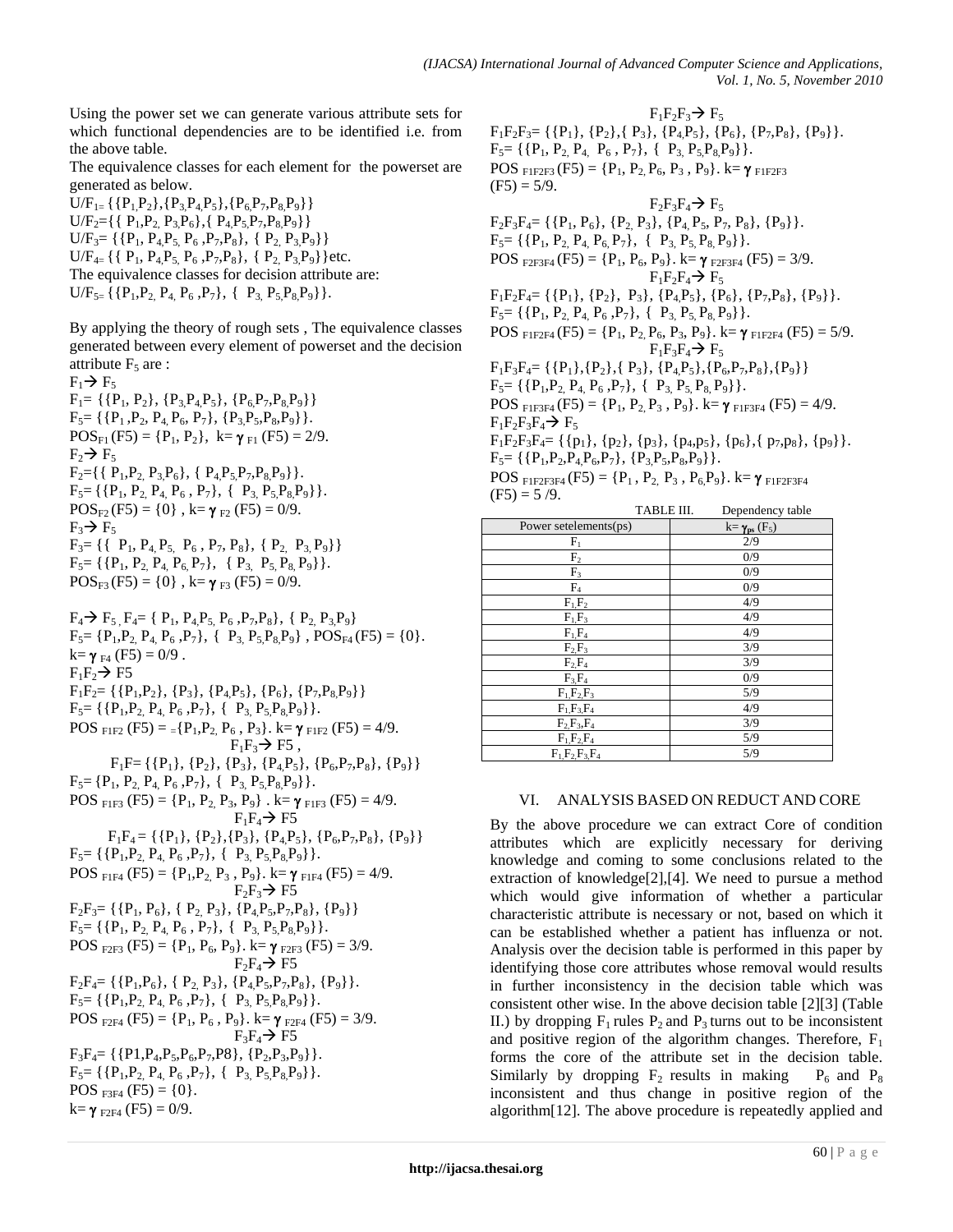checked for the inconsistency in the decision table and also to extract the core knowledge from the input domain.

| $\mathbf{I}$   | <b>Decision attribute</b><br><b>Condition attributes</b> |                         |                |     |              |  |
|----------------|----------------------------------------------------------|-------------------------|----------------|-----|--------------|--|
|                | $\bm{F}_{i}$                                             |                         | F,             | F's | $\bm{F}_{5}$ |  |
| $\mathbf{p}_1$ |                                                          |                         |                |     |              |  |
| $\mathbf{p}_2$ |                                                          |                         | $\mathbf 2$    | 2   |              |  |
| p <sub>3</sub> |                                                          |                         | $\overline{2}$ | 2   | 2            |  |
| $\mathbf{p}_4$ |                                                          | $\mathbf{2}$            |                |     |              |  |
| p <sub>5</sub> |                                                          | າ                       |                |     |              |  |
| $\mathbf{p}_6$ | n                                                        |                         |                |     |              |  |
| $\mathbf{p}_7$ |                                                          | 2                       |                |     |              |  |
| $\mathbf{p}_8$ | ി                                                        | $\overline{\mathbf{2}}$ |                |     | n            |  |
| P9             | $\mathcal{D}$                                            | 2                       | 2              | 2   |              |  |

Figure 1. Attribute reduction

When we remove attribute  $F_1$  rules 2 and 3 gets violated and the data corresponding to objects  $P_2$  and  $P_3$  turn into inconsistent as shown in Figure 1. But the removal of condition attribute  $F_4$  still preserves the consistency of data and does not form the core of the condition attributes. The basic idea behind extraction of core knowledge is to retrieve knowledge of a characteristic attribute by observing its behavior, and this behavior is used to generate the algorithm and can be further used to simulate the actions in the future [4].

To find the reducts drop, take attributes as they appear in the power set and check whether any superfluous partitions (equivalence relations) or/and superfluous basic categories in the knowledge base [13] that are existing so that the set of elementary categories in the knowledge base is preserved. This procedure enables us to eliminate all unnecessary knowledge from the knowledge base, preserving only that part of the knowledge which is really useful.

For example drop  $F_4$  and  $F_3$  from  $F_1F_2F_3F_4$  and check the changes in the positive region.

This is done as follows

Card(
$$
Pos_{[F1,F2,F3+[F4]})
$$
) $(F_5)$  = { $P_1, P_2, P_6, P_3, P_9$ }=5  
\nk=  $\gamma_P(Q)$  = 5/9  
Card( $Pos_{[F1,F2,F4]\text{-{F3}}}(F_5)$  = { $P_1, P_2, P_6, P_3, P_9$ }=5  
\nk=  $\gamma_P(Q)$  = 5/9.  
POS { $\{F1,F2,F3\text{-{F4}}\}(F_5)$  = POS { $\{F1,F2,F4\text{-{F3}}\}(F_5)$ =  
POS  $\gamma_P(S)$  =  $\gamma_S$ 

From above we can notice that even with the removal of attributes  $F_4$  and  $F_3$  there is no change in the positive region.Therefore the reducts are {F1, F2, F3} and {F1, F2,F4} and the core attributes are { F1,F2}.

#### VII. CONCLUSION

Rough set theory provides a collection of methods for extracting previously unknown data dependencies or rules from relational databases or decision tables. As established above it can be said that roughsets relates to entities databases, data mining, machine learning, and approximate reasoning etc. This paper enables us to examine and to eliminate all unnecessary knowledge from the knowledge base by preserving only that part of the knowledge which is really useful. This paper gives some insight into roughsets which can be used to know data dependencies and extraction of knowledge. The ideas envisaged and depicted here are useful in the domain which deal huge collection of databases to analysis and take rational decisions in the areas such as banking, stock markets, medical diagnosis etc.

#### **REFERENCES**

- [1] Zdzislaw Pawlak (1995)"Rough Sets: Theoretical Aspects Of Reasoning about Data", Institute of computer science, Noowowlejska 15/19, 00-665 Warsaw, Poland.
- [2] H.Sug,"Applying rough sets to maintain data consistency for high degree relations", NCM'2008, Vol.22, 2008, pp.244-247.
- [3] Duntsch, and G.Gediga,"Algebraic aspects of attribute dependencies in information systems", Fundamenta Informaticae, Vol.29,1997,pp.119-133.
- [4] I. I.Duntsch, and G.Gediga,"Statistical evalution of rough set dependency analysis,"Internation journal of human computer studies,Vol.46,1997.
- [5] T.Y.Lin, and H.Cao,"Seraching decision rules in very large databases using rough set theory,"Lecture notes in artificial

intelligence Ziarco and Yao eds., 2000,pp.346-353.

- [6] Arun K.Pujari,"Data Mining Techniques" Universities Press (India) Limited.
- [7] Silbreschatz, Korth & Sudarshan (1997) "Database System Concepts"3/c McGraw Hill Companies, Inc.
- [8] Dr.C.Raghavendra Rao, "Functional Dependencies and their role on Order Optimization.
- [9] R.Stowinski, ed, Intelligent decision support: Handbook of Applications and advances of the rough set theory, Kulwer

Academic publishers, 1992.

- [10] A.Ohrn,Discernibility and rough sets in medicine: tools and Applications phd thesis,Department of computer and information science, Norwegian University of Science & Technology, 1999.
- [11] J.G.Bazan, M.S.Szczuka, and j.Wroblewski,"A new Version of rough set exploration system,"Lecture notes in artificial intelligence,Vol. 2475, 2002,pp.397\_404.
- [12] N.Ttow, D.R.Morse, and D.M.Roberts,"Rough set approximation as formal concept,"journal of advanced computational intelligent Informatics, Vol.10, No.5, 2006, pp.606-611.
- [13] Merzana kryszkiewicz,Piotr lasek**"**Fast Discovery of Minimal Sets of Attributes Functionally Determining a Decision Attribute" RSEISP '07**:**  Proceedings of the international conference on Rough Sets and Intelligent Systems Paradigms .
- [14] Hu.K, Sui.Y, Lu.Y, Wang.J, and Shi.C, "Concept approximation in concept lattice,*Proceedings of 5th Pacific-Asia Conference on Knowledge Discovery and Data Mining",PAKDD'01*, 167-173, 2001.

#### AUTHORS PROFILE



Graduated in AM.I.E.T.E. from I.E.T.E, New Delhi, India, in 1997 and M.Tech in Computer science from Osmania University,Hyderabad, A.P.,India in 2003. Currently working in Hyderabad Institute of Technology and Management as Associate professor in CSE department (HITAM) R.R.Dist, A.P, and India. She has 8 years of experience. Her research interests include Data mining, Distributed Systems, Information Retrieval systems.